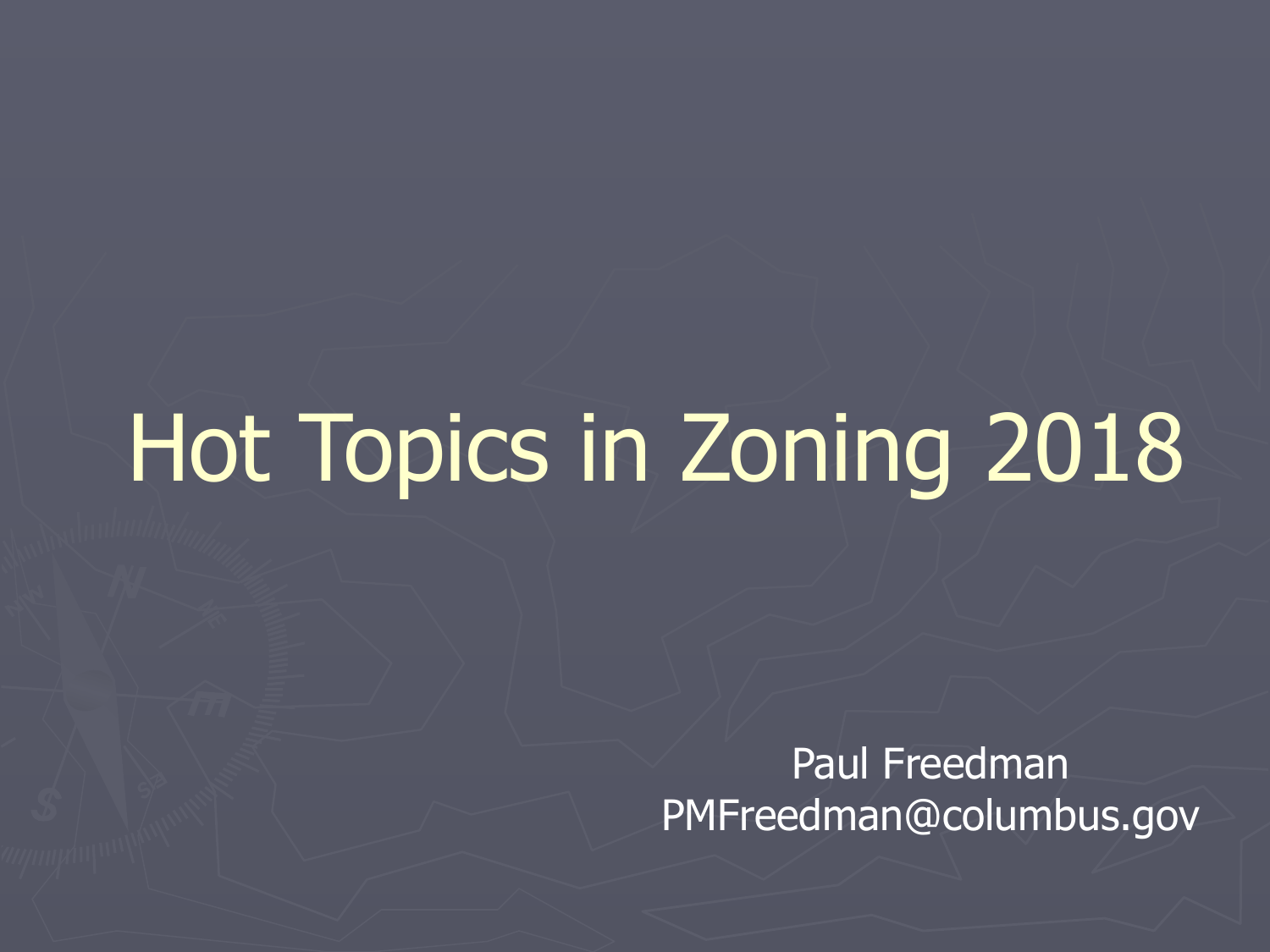## Reed v. Town of Gilbert

► Supreme Court of the United States

- **All temporary signs must be treated in the same** manner
- **E** Content Neutral
	- ► Should not have to read the sign to know how to regulate the sign
- **Example distinctions still allowed** 
	- ►On and off-premise
	- ►Static versus Automatic Changeable Copy
- **More litigation is likely**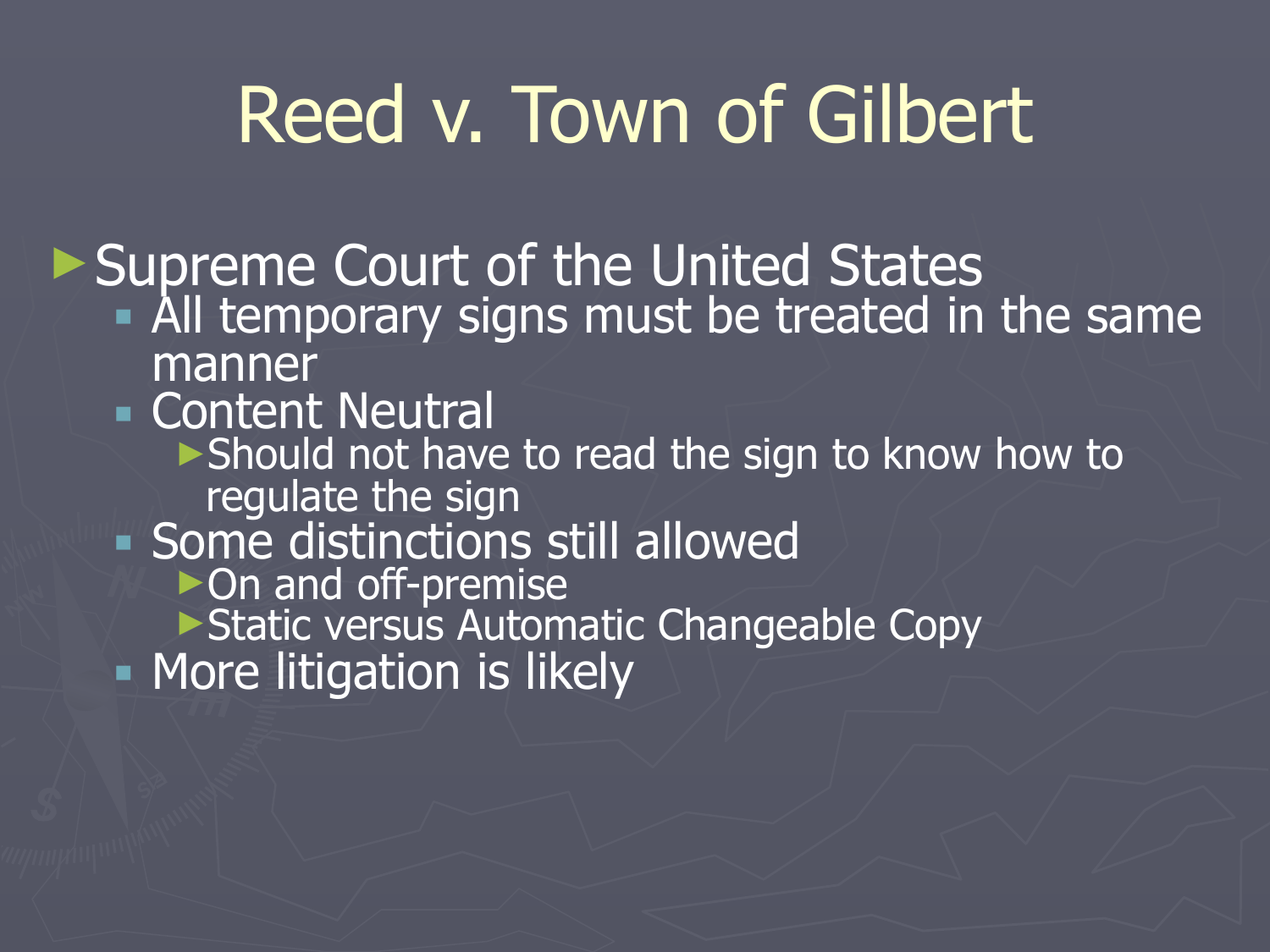### There's no place like…farm?

► Community Gardens become Urban Farms **Potential Land Use Conflicts** ▶ Are sales allowed, other than farm items? ► Storage of machinery and water ►Parking on busy weekends ►Abandonment when the season is over **Example 1 Structures such as high tunnels could include:** ▶Teaching areas and demo kitchens ►Heating and cooling devices ▶Facilities and processing areas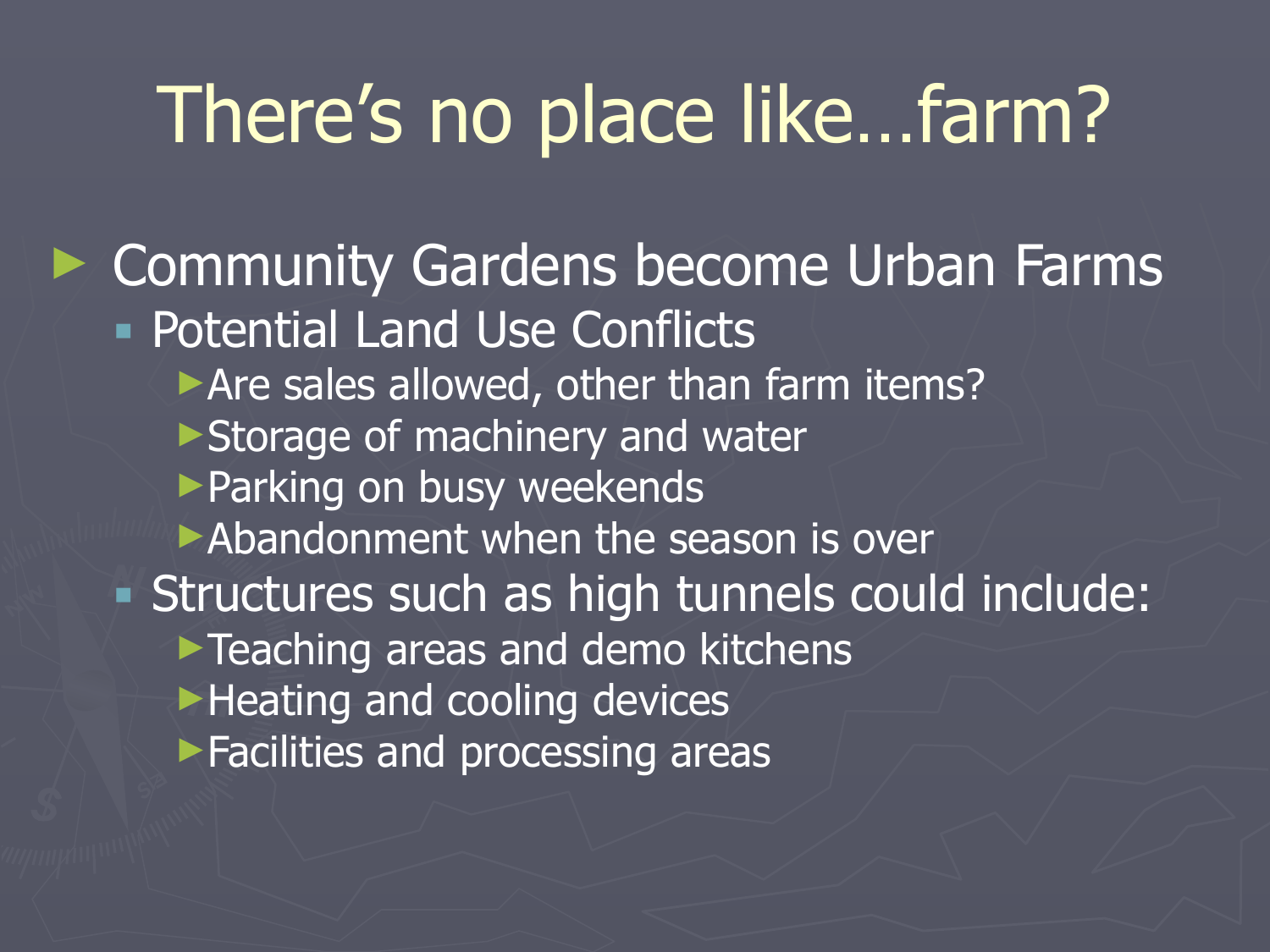### Home, Sweet (Small) Home

#### ► Tiny Homes

#### **- How they are built is critical**

- ► Some are simply trailers
- ►Some are HUD Certified Manufactured Homes
- ►Some are modular units certified under the OBC
- ► Some are stick built under local approval
- **Example 1 Still needs to meet general zoning code**
- requirements such as off street parking ▪ Some practical difficulties in this climate due to
	- the need for insulation, heating and cooling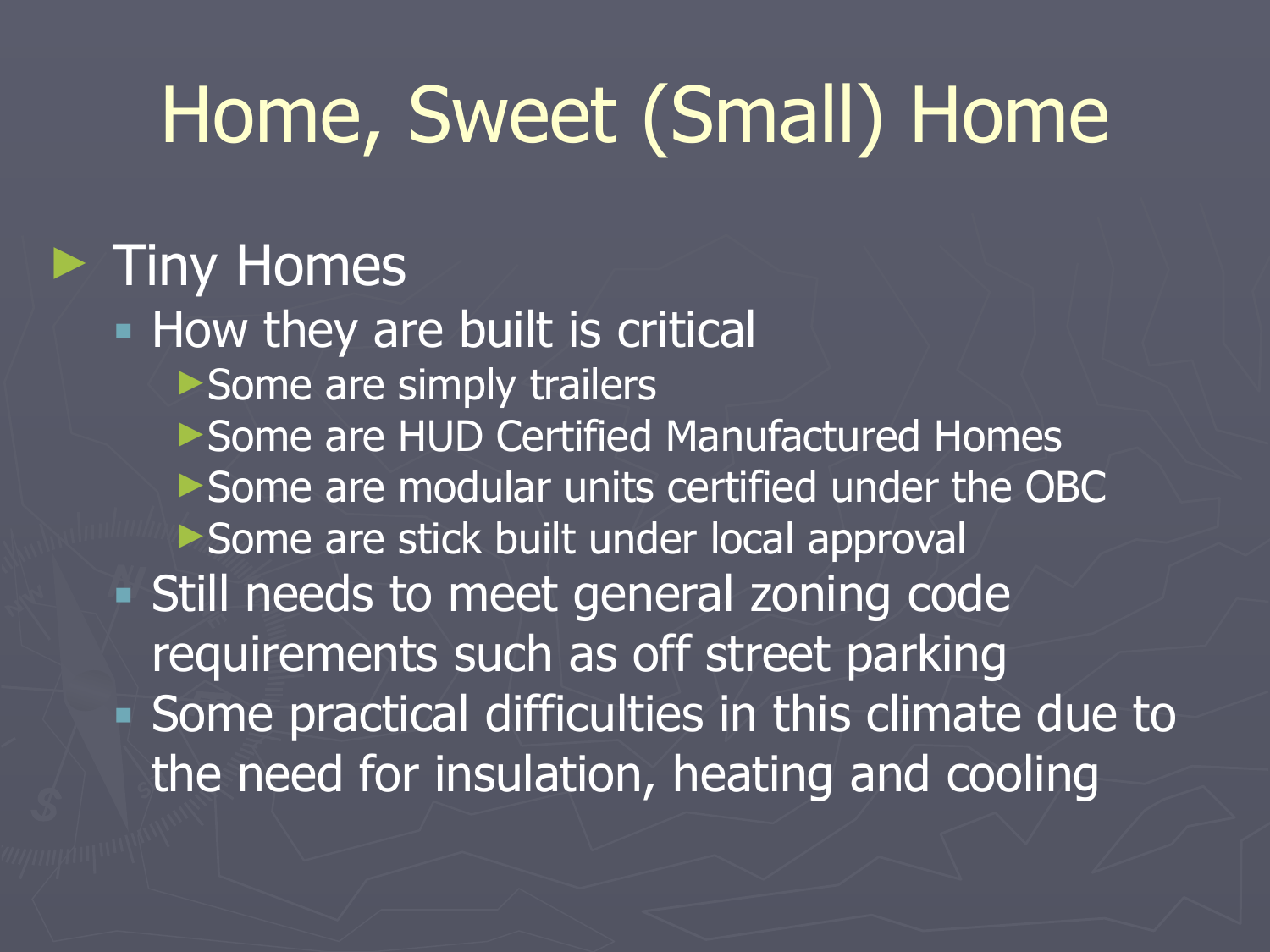### Home, Sweet (Short -Term Rented) Home

► Web based rental platforms

- **. How to best to regulate, may not be zoning code** based, but license code based
- **Time, location, duration**
- Bed tax
- **Owner occupied requirement or full rental**
- **EXTE:** Limitation on number by a single operator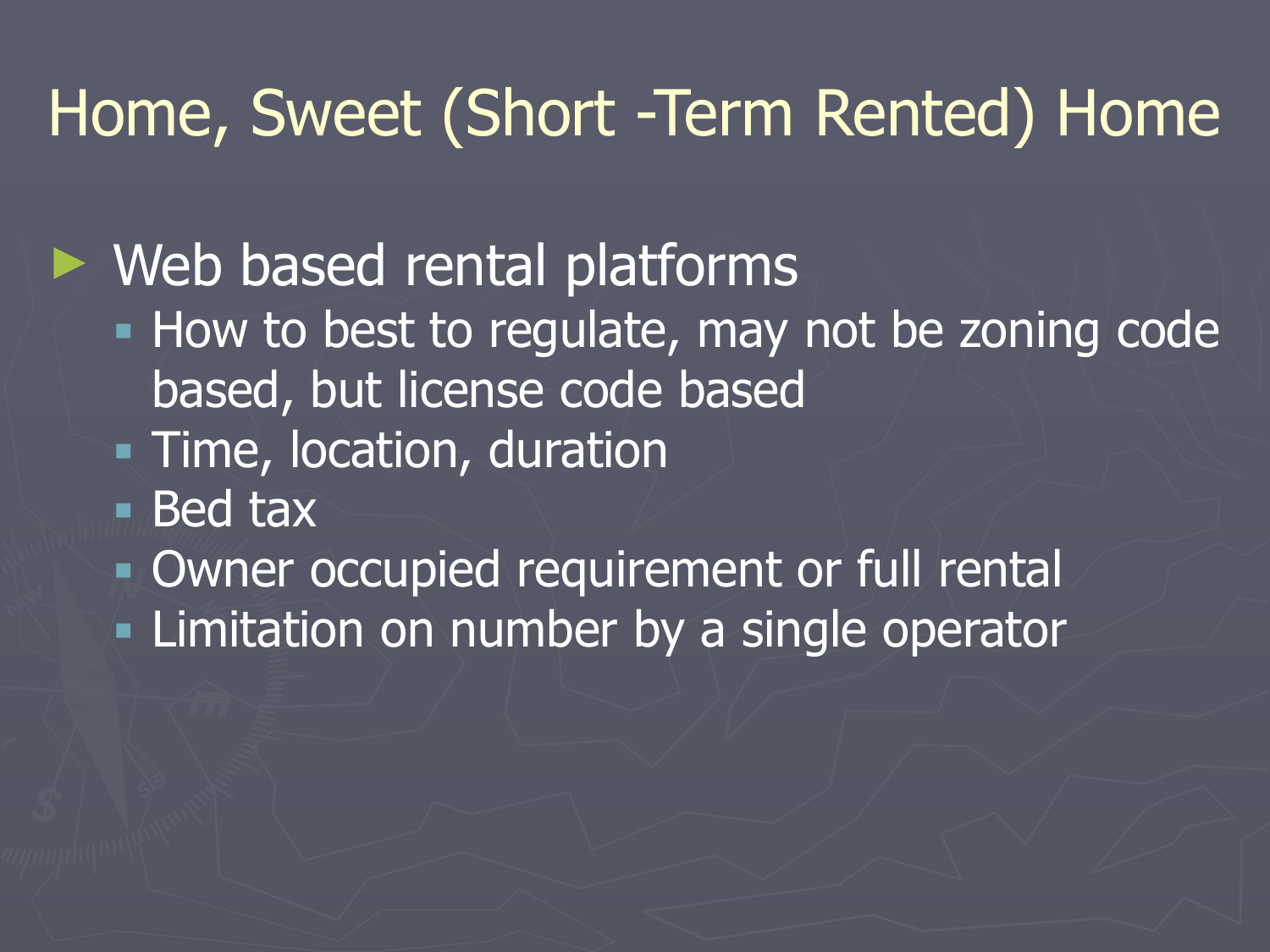## A Place for My Stuff – Part II

#### **Big Box Reuse**

**• How are they going to be reused is key Extill needs to meet general zoning code** requirements such as off street parking ▪ Some practical difficulties in this climate due to the need for cooling and heating, security concerns inside and outside the footprint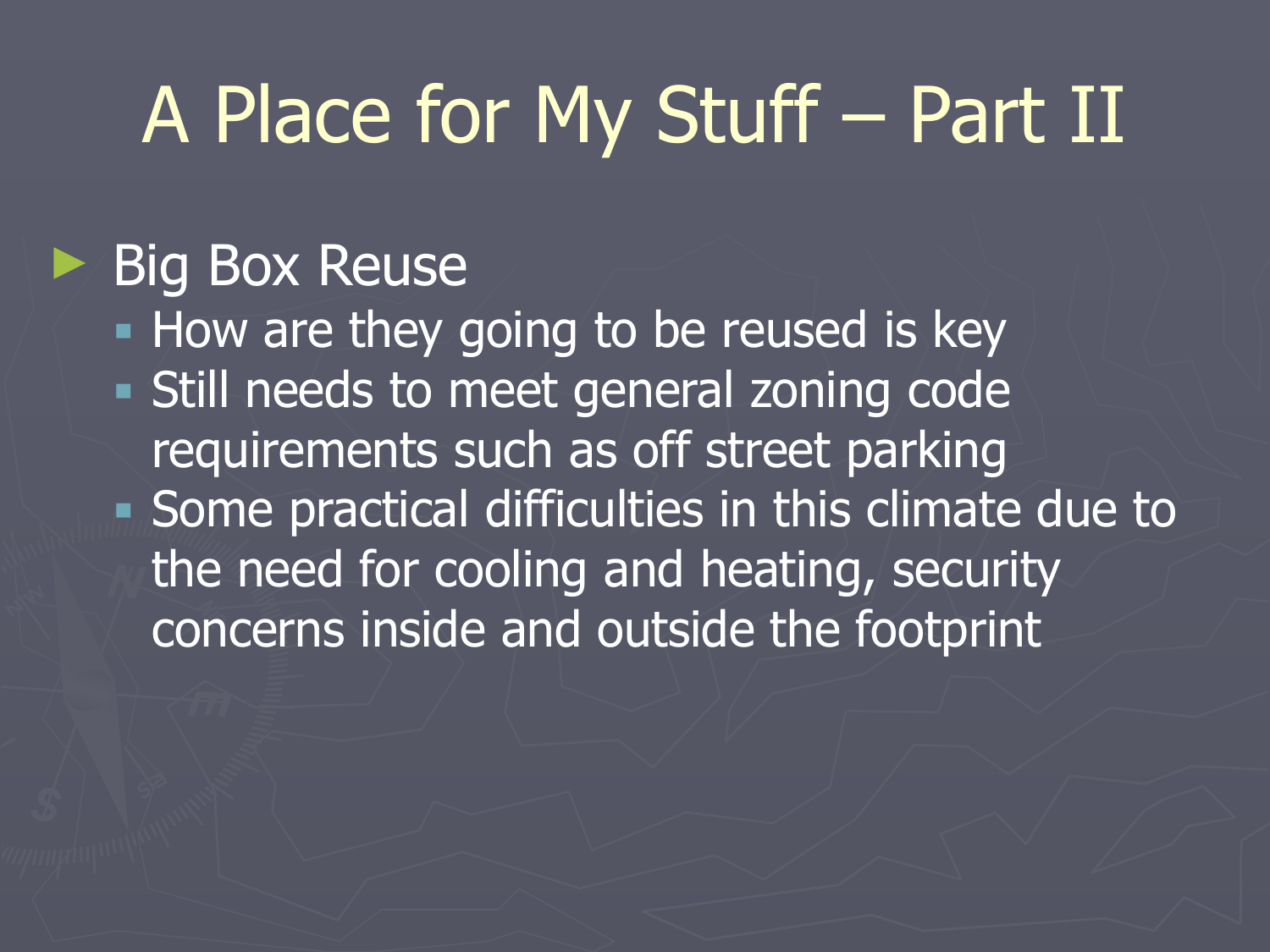### The Opioid Epidemic is a Land Use Epidemic

► Sober Living Facilities ► Rehab Clinics **EXECUTE: 19 Formerly often know as Methadone Clinics** ►Rehab Facilities **Easternamed Short Term** ►Crash Hospitals and Overdose Centers ►Controlled Use Centers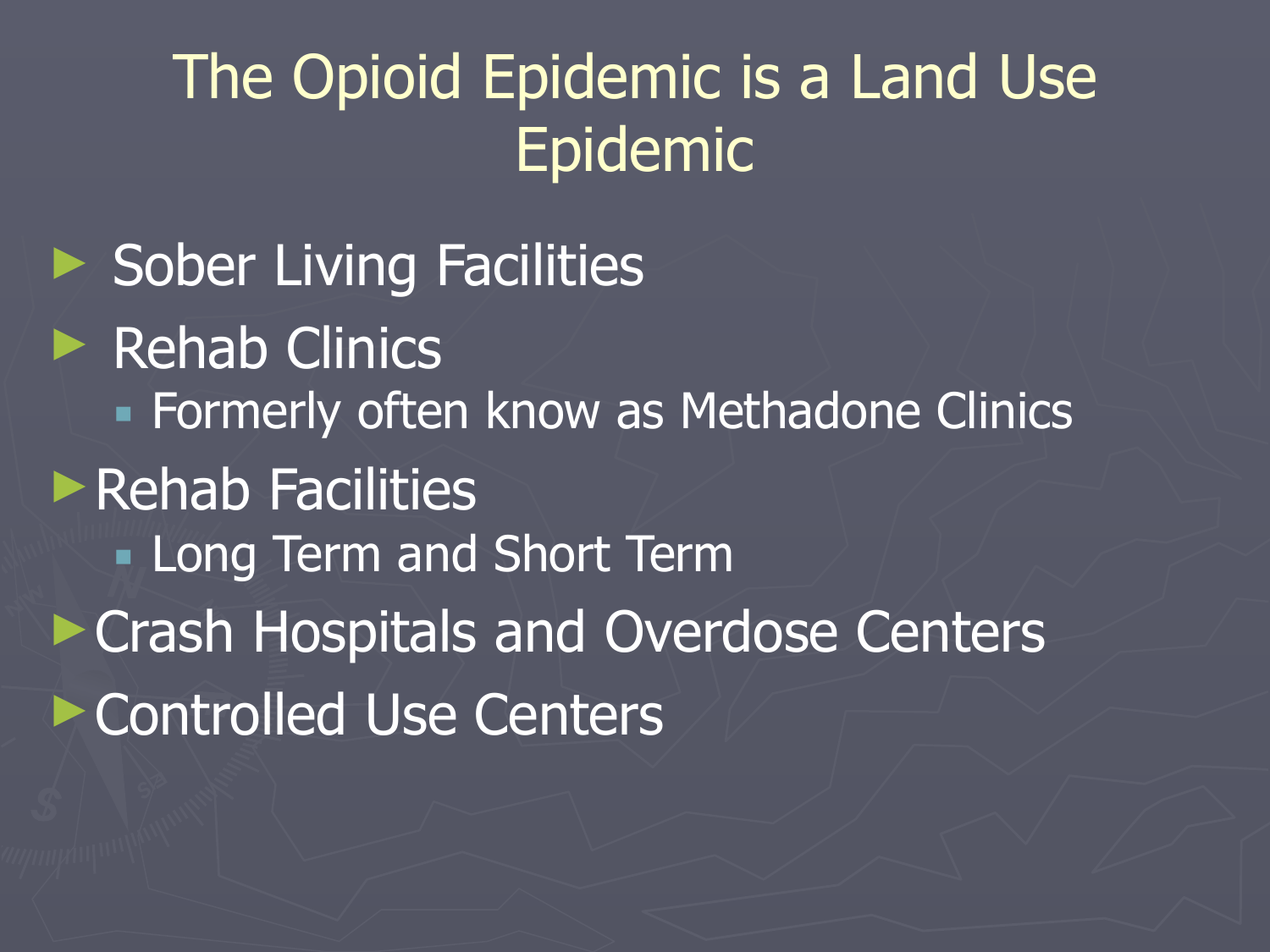## All Mixed Up

► New Unique Combinations of Uses **A** bar in a bookstore, a restaurant and an arcade, ice cream and offices, multiple uses in a former single mall anchor space, foods courts. **• Older Zoning Codes do not handle the mixing of** uses well, especially where there are not discreet areas of use **• Off street parking calculations • May need to grant discretion to an appointed** authority.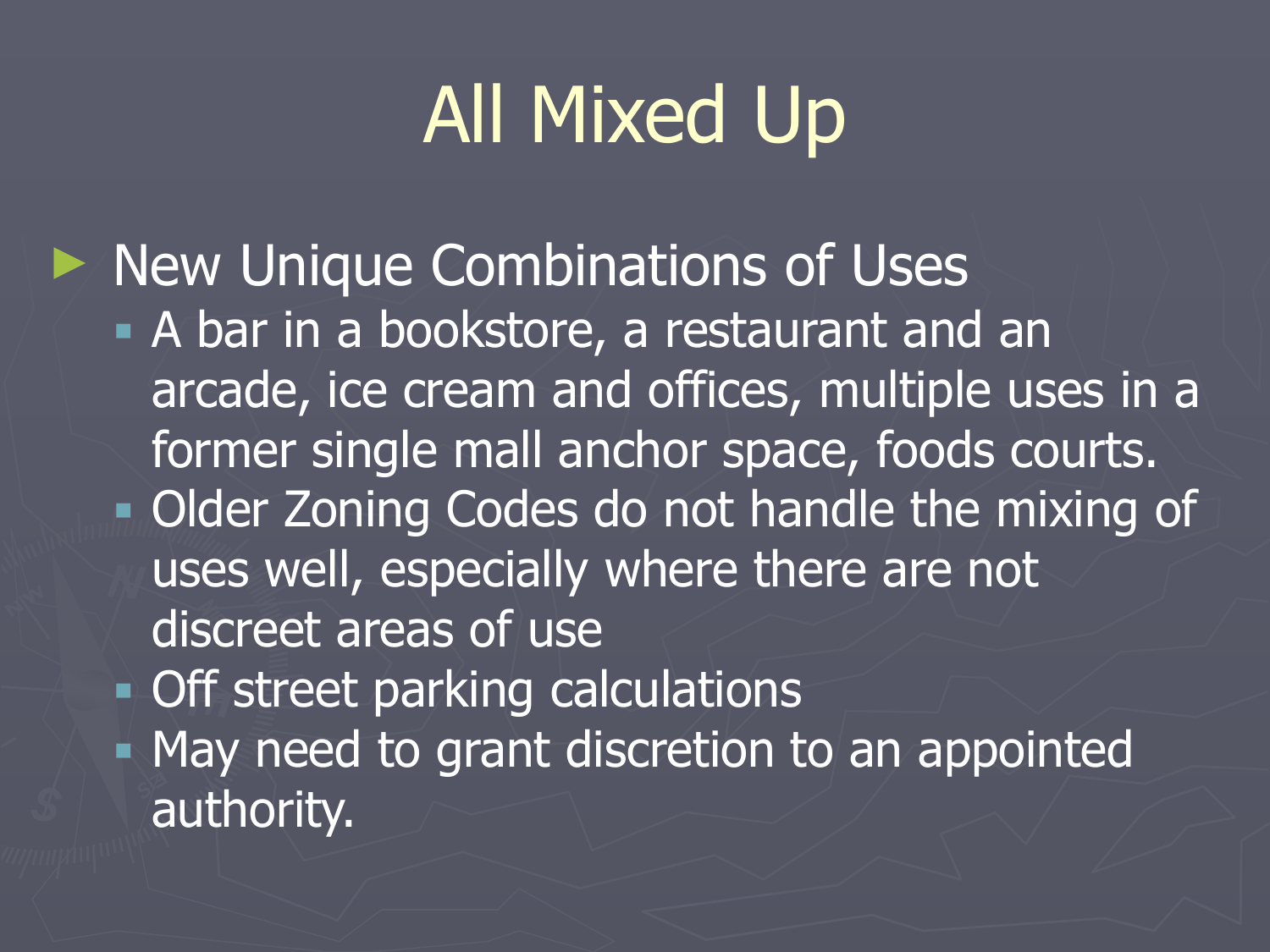### Non-Conforming Non-Sense

- ► Nonconformities exists anywhere there is zoning
- ► Lenders are taking a closer look at these scenarios
- ► A balancing act between controlling uses we want to phase out in an area and the need to limit negative impacts
- ▶ A lesson in unintended consequences.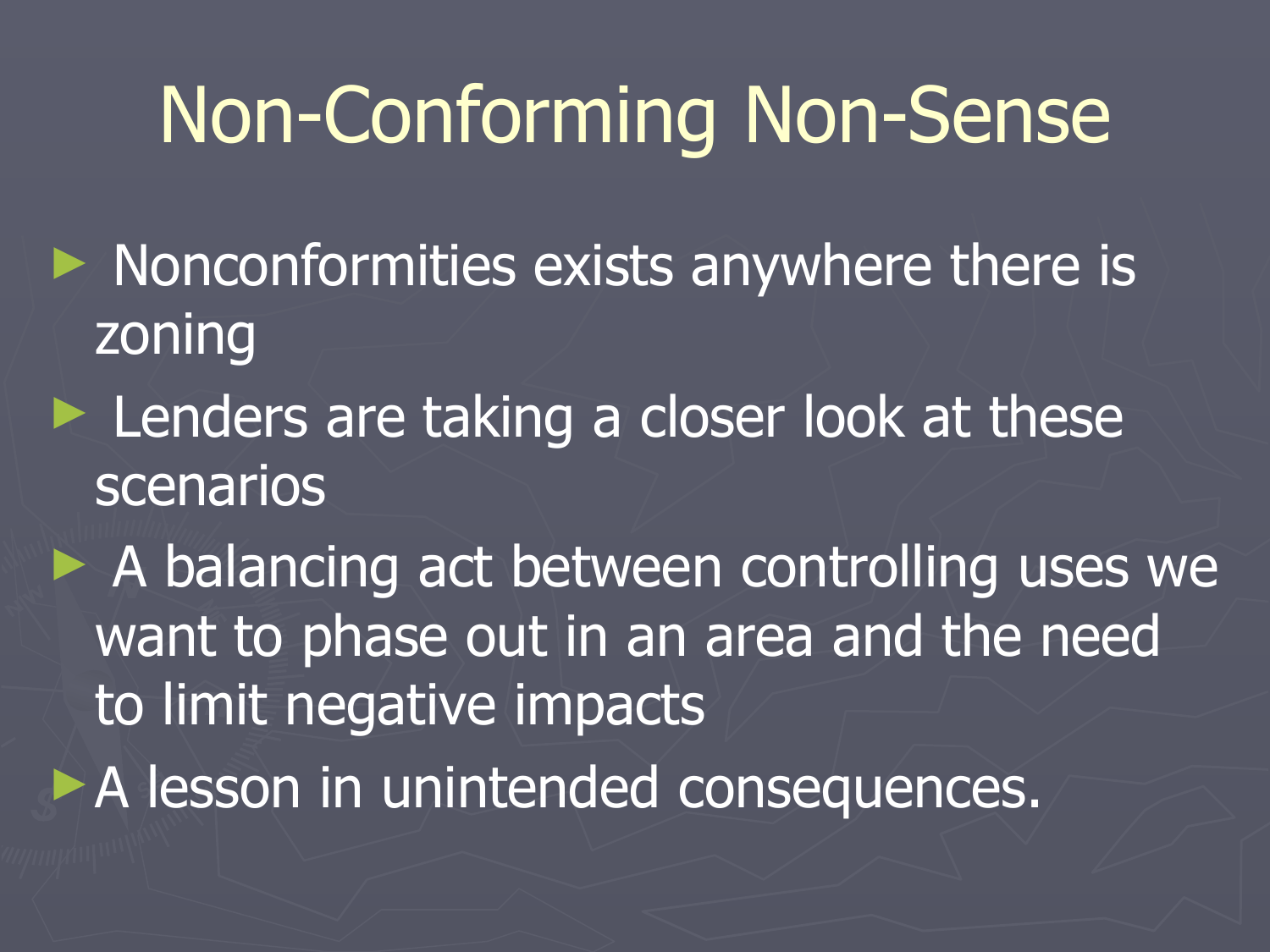### Micro-Wireless Facilities

#### ► Tiny Towers

- **E** Also known as "Small Cell Facilities"
- **E** Many in the right-of-way
- **Banally size, often on top of existing infrastructure**
- **Revenue stream for local utilities**
- May be exempt in certain circumstances, especially in the right-of-way ►Ohio Substitute House Bill 478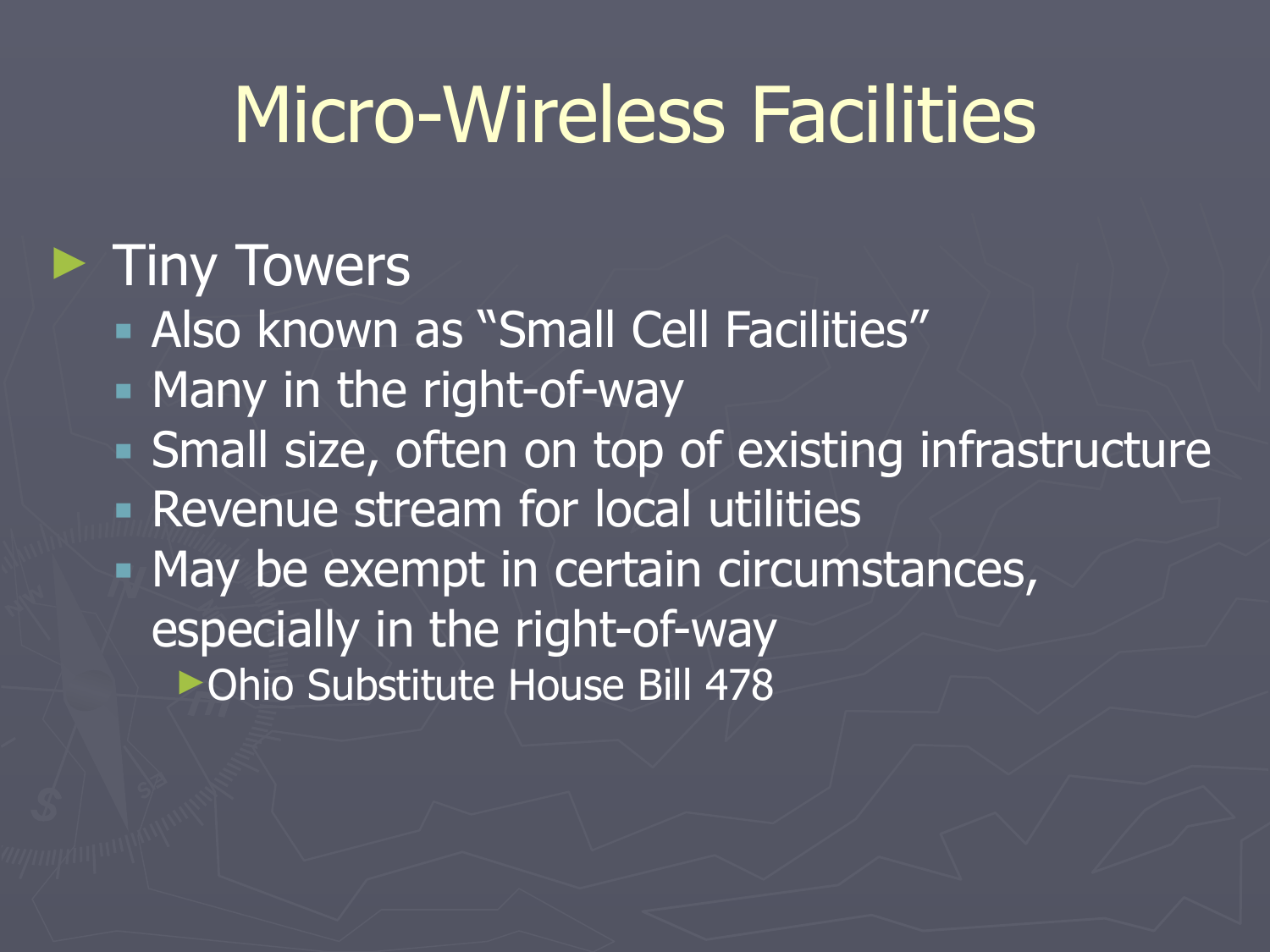### Cell Tower Modifications

- ► Significant Changes defined by FCC Rule 6409(a)
	- **Example 1 Less than significant changes may be exempt**
	- **Tower companies not always open and clear** about the limits of their scope of work **Example 1** Need to review plans carefully
	- **Example 20 Feral Strate is a Consult your legal authority sooner rather than** after application is received.
	- Know what Section 6409(a) defines as a substantial modification